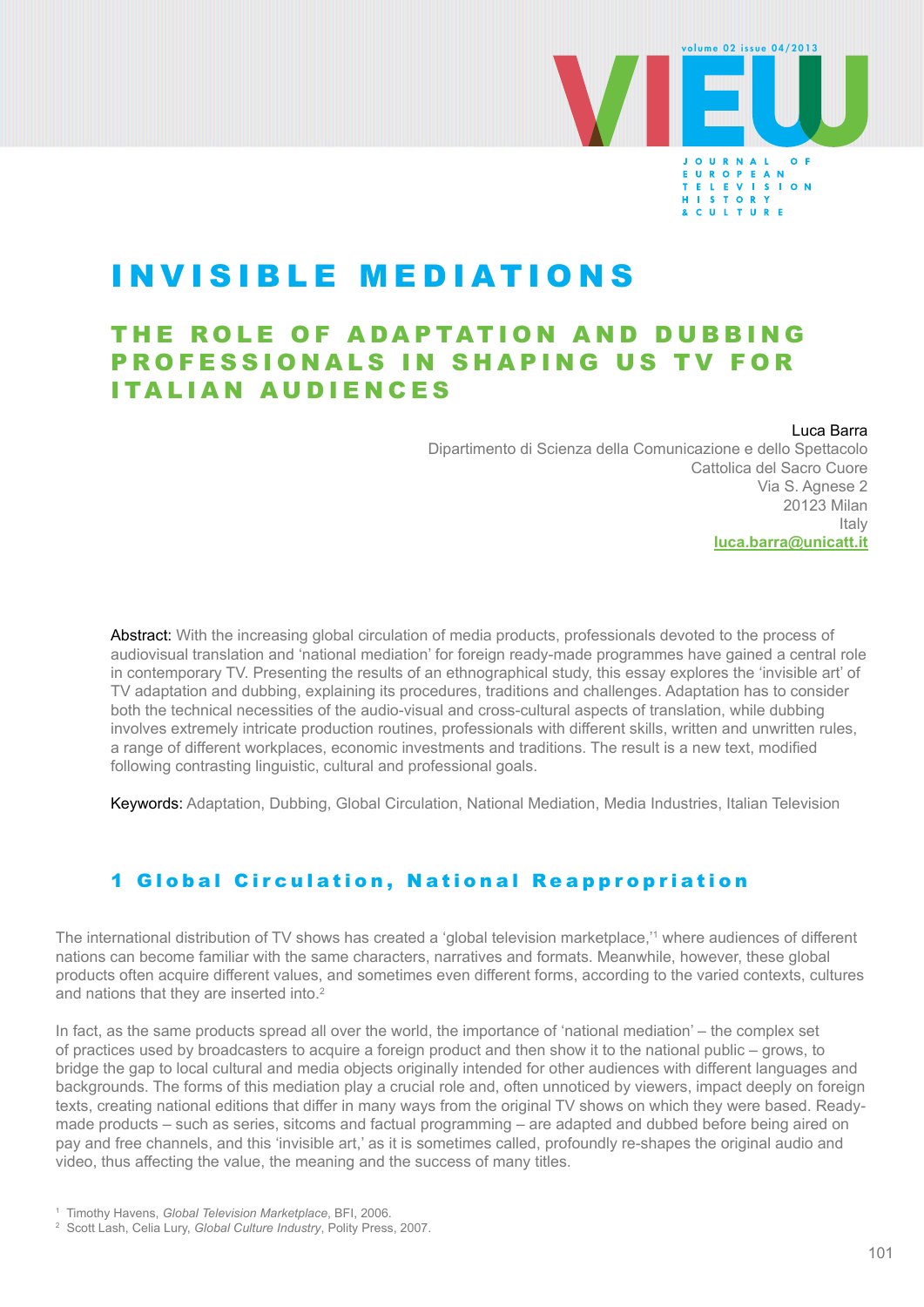

When Italian viewers watch a US TV series or sitcom, the product is, often unbeknown to them, different from the one its original audience enjoyed. Many jokes, references and plays on words are reconstructed to better fit another culture, society and media system. And even the choice of single words, the structure of some phrases, or the actors' intonations may differ at least slightly from the intentions of the original authors and producers from abroad.

This mediation seeks to translate and adapt the original product for a better fit to the target culture. The process is guided not only by linguistic and cultural aims but also by economic goals and professional habits. As highlighted by many recent studies on 'production culture' in media industries, $3$  the complex mixture of working practices, professionals' established ideas and trade know-how defines a field – or, to use a loaded term, a professional ideology: a coherent group of assumptions and undisputed routines – that results in modifications and different development trajectories. Consequently, when working on the original TV series, the adaptation and dubbing professionals are often looking both for a good rendering of foreign dialogues and for ways to make their job easier. How does this complex mediation process work? How many professionals are involved in the localization and adaptation of foreign TV products? What are their roles and habits? In what ways does the nature of this 'invisible mediation' affect the Italianized result, and what approaches are followed?

This essay seeks to answer these questions, presenting the results of an extended ethnographical study that examined how the Italian editions of *The Simpsons* (XVIII season, dubbed in 2007) and *How I Met Your Mother* (V season, dubbed in 2010) were produced, through in-depth interviews with many professionals involved, industry data gathering and participant observation during translation and adaptation processes.4 The two sitcoms, firstly aired on the same commercial network (Italia 1) and then repeated by several digital channels (Fox Italia the former, Premium Joi and Italia 2 the latter), were still on air with incoming new seasons, and constitute perfect examples of multilayered texts, with a complex batch of topics, references and puns that have to be shifted for a different national audience and then can provide a dense battleground for contrasting ideas, labour habits and procedures.

While the majority of the research on these themes is made from a mainly linguistic or cultural point of view,<sup>5</sup> this essay aims to detail and generalize the various steps in the process of adapting and dubbing foreign TV series for Italian audiences. Thus, it adopts a perspective focused on media industries and their production cultures – able to deepen an often oversimplified idea of dubbing and underline the important role of professionals –, and concentrates as well on the specificities in the mediation of television products. Italy is a particularly interesting case among other European dubbing countries (like France, Germany, or Spain), not so much for the widespread and enduring perception that the 'Italian school' of dubbing is one of the best and most accurate in the world<sup>6</sup> as for its long tradition, which has helped to establish fixed routines, shared best practices, and clearly defined professional roles: even if a large part of these processes are standard international routines, it is into the Italian media landscape that they reach a full extent, and a certain level of self-reflexivity. The 'complex machine' that translates, adapts and prepares the dubbing of every imported TV show can be best analyzed in this context.

<sup>3</sup> John T. Caldwell, *Production Culture. Industrial Reflexivity and Critical Practice in Film and Television*, Duke, 2008; Mark Deuze, *Media Work*, Polity, 2007; Vicky Mayer, Miranda J. Banks, John T. Caldwell, eds., *Production Studies. Cultural Studies of Media Industries*, Routledge, 2009; Timothy Havens, Amanda Lotz, *Understanding Media Industries*, Oxford University Press, 2012.

<sup>4</sup> Luca Barra, 'The Mediation is the Message. Italian Regionalization of US TV Series as Co-Creational Work', *International Journal of Cultural Studies*, 12(5), 2009, 509–525; Luca Barra, *Risate in scatola. Storia, mediazioni e percorsi distributivi della situation comedy americana in Italia*  [Canned laughter. History, mediations and distribution approaches of American situation comedy in Italy], Vita e Pensiero, 2012.

<sup>5</sup> See, for instance: Delia Chiaro, Christiane Heiss, Chiara Bucaria, eds., Between Text and Image. Updating Research in Screen Translation, John Benjamins, 2008; Jorge Diaz-Cintas, Gunilla M. Anderman, eds., *Audiovisual Translation. Language Transfer on Screen*, Palgrave MacMillan, 2009; Jan Pedersen, *Subtitling Norms for Television*, John Benjamins, 2011; Frederic Chaume Varela, *Audiovisual Translation. Dubbing*, St. Jerome, 2012; or Christina Adamou, Simone Knox, 'Transforming Television Drama through Dubbing and Subtitling. *Sex and the Cities*', *Critical Studies in Television*, 6(1), 2011, 1-21.

<sup>6</sup> Mario Paolinelli, Elena Di Fortunato, *Tradurre per il doppiaggio* [Translating for dubbing], Hoepli, 2005.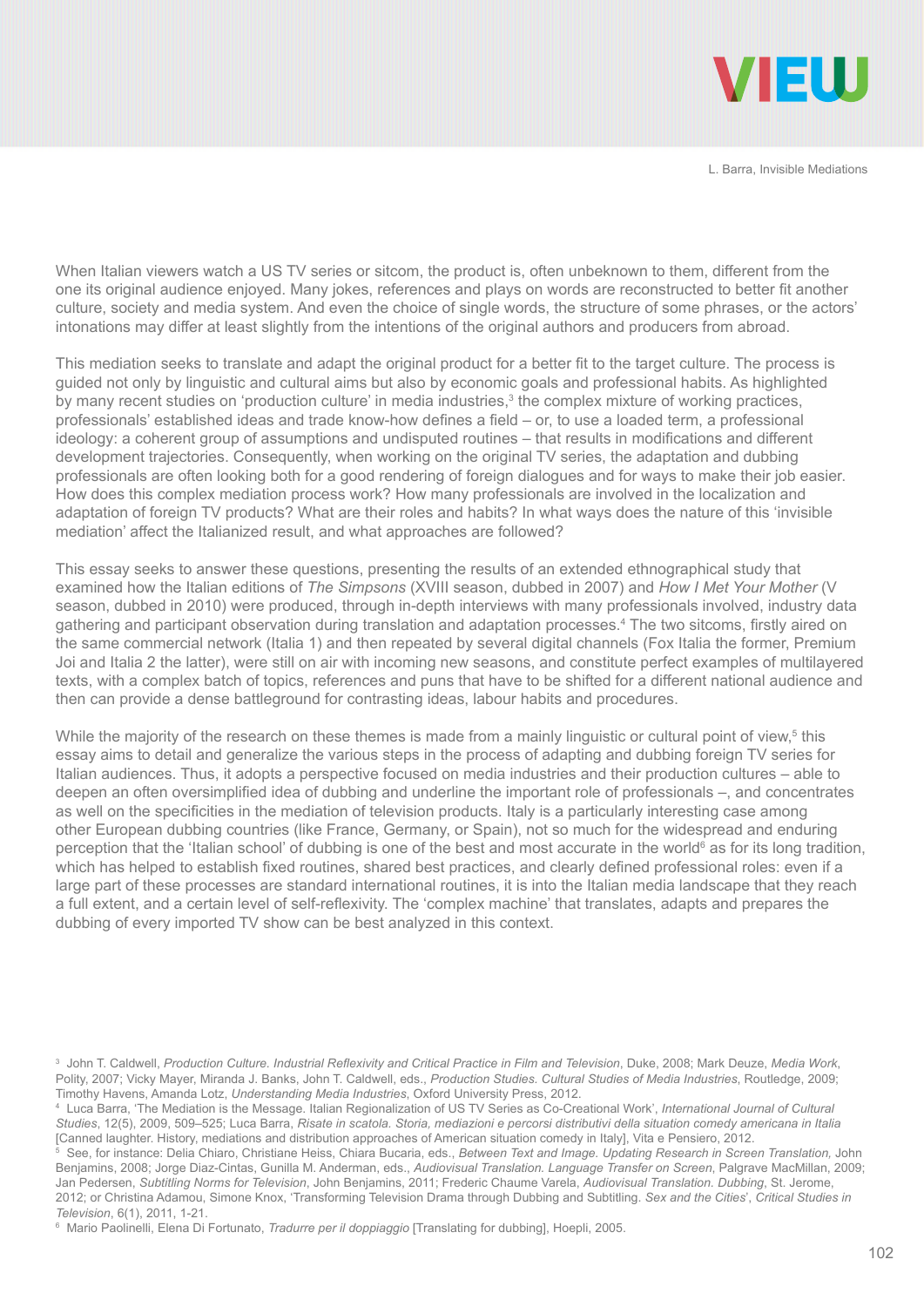

## 2 Translating, Adapting, Mediating

The task of preparing the Italian edition of a foreign TV series is coordinated by the broadcaster that will air the product. It exercises ever-present editorial and technical control, which is achieved in practice through several specialist professional mediators working across the film and media industry.

The international distributor usually provides the networks with important starting materials: the videos of every episode, the original scripts with the English dialogue, and the international soundtrack containing music, noises and other sounds that are not to be changed. All this forms the basis for the first step towards the national edition: translation. During this phase, one or more specialist translators produce a first version of the Italian dialogue for each episode: sometimes, to speed up the process, each professional works on a single episode, or some parts of it, while others translate other episodes or parts of the same series.

| HOW I MKT YOUR MOTHER: "DUEL CITIED/SHIP" SALHOS<br>2                                                                                |
|--------------------------------------------------------------------------------------------------------------------------------------|
| HOW I NET YOUR MOTHER                                                                                                                |
| "DUEL CITIZENSHIP"                                                                                                                   |
| ACT ONE                                                                                                                              |
| INT. APARTMENT - DAY                                                                                                                 |
| (TED, MARSHALL, BARNEY, LILY, ROBIN)                                                                                                 |
| (THE GANG IS BUNDLED UP IN SCARVES, MITTENS<br>AND HATS. THEY HAVE ICE SKATES OVER THEIR<br>SHOULDERS)                               |
| Ted:<br>(vo) Kids, as you know, Aunt Robin<br>grew up in Canada, That meant that<br>sometimes she dressed a little<br>differently.   |
| (ROBIN COMES OUT OF THE BEDROOM WEARING A SHORT SLEEVED<br>SHIRT AND SKIRT)                                                          |
| Robin:<br>Okay, let s do this.                                                                                                       |
| INT. BAR - NIGHT                                                                                                                     |
| (TED, MARSHALL, BARNEY, LILY, ROBIN)                                                                                                 |
| (THE GANG IS IN THE BOOTH, ROBIN APPROACHES CARRRYING<br>A BILL)                                                                     |
| Ted:<br>(vo) Sometimes she talked a little<br>differently.                                                                           |
| Robin:<br>(to Ted) Ted, this hydro bill is<br>bigger than Louis Cyr's biceps.<br>What, you leave the garburator on<br>all might, eh? |
| SUBTITLES: THE ELECTRIC BILL IS LARGER THAN A QUEBEC<br>STRONG MAN'S ARMS. DID YOU LEAVE THE DISPOSAL ON NIGHT,<br>MORON?            |
| INT. THE HOSER HUT - NIGHT                                                                                                           |
| (ROBIN)                                                                                                                              |
| (ROBIN, IN A CANUCKS JERSEY, IS IN THE MIDDLE OF                                                                                     |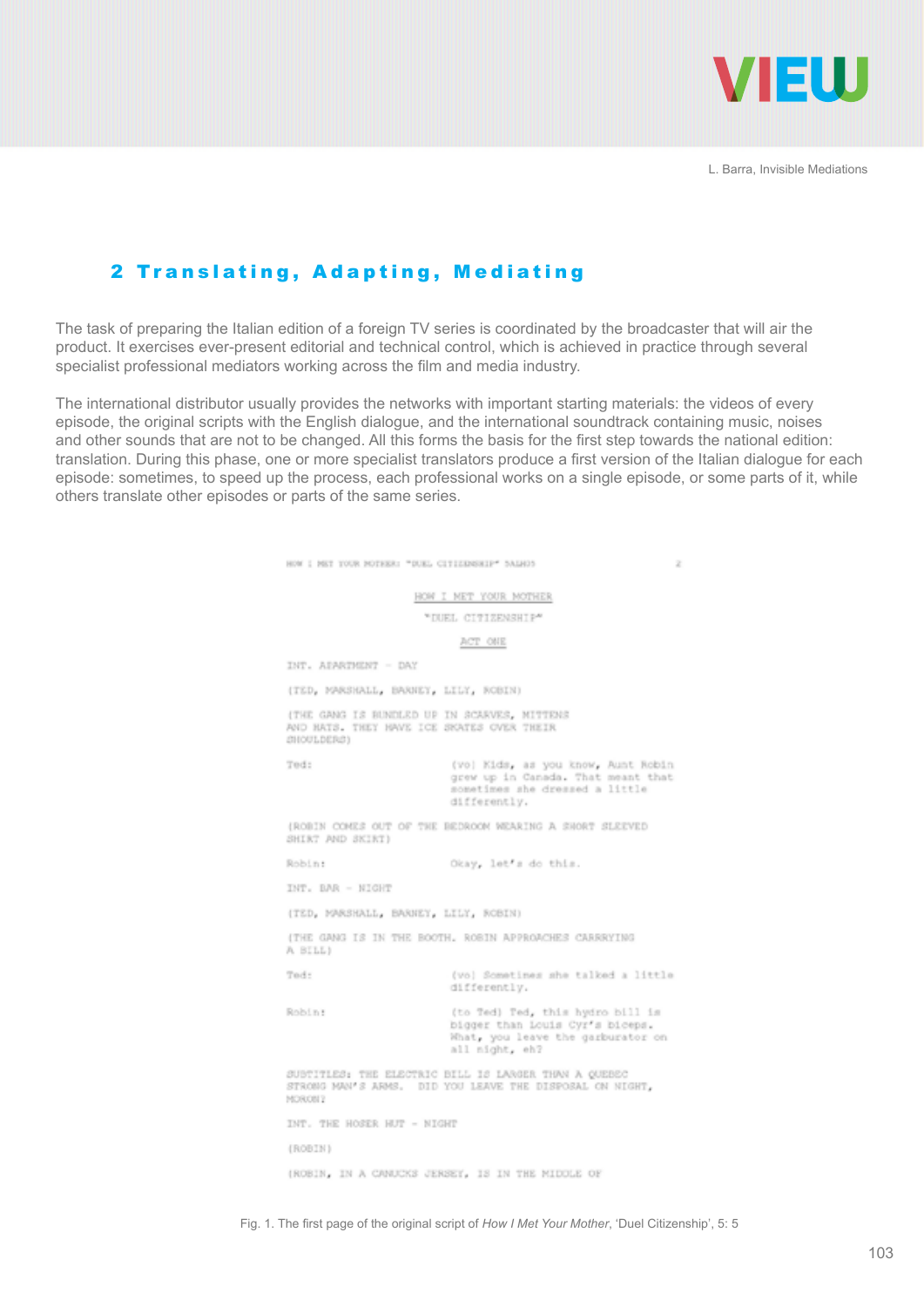

Unlike in literary translation, this version of the dialogue is far from definitive, and (at least in some parts) is constantly negotiated and refined to facilitate the subsequent steps. After an initial viewing and a briefing about the series (frequently skipped for lack of time), the translators follow the original audio and video, read the English script and devise an Italian version that takes into account, at least partially, the timing of the dialogues. On one hand, the main goals at this stage are fidelity to the original script and accuracy in tone and meaning; on the other, the translation must always be a useful tool for the whole Italianization process – the linguistic and cultural mediation according to the Italian audiences' implied needs and habits. Therefore, through trial and error, the translation is shaped to be 'bold' and full of information: the document is marked with guidance on intonation, voices and emotions, e.g. '(vo)' for voice-over, '(ft)' for a short breath (*fiato*), '...' for a short pause, and '/' for a longer one;7 every cultural, social or media reference is explained in detail, with clarifications and various translation proposals via dedicated notes (*ndt*); and jokes and slang are Italianized in several ways, thus offering the adaptor more than one acceptable solution.

I usually try to stay as close as possible to the original version, to provide the adaptors the fullest scope so that they can decide later. That's why the translations are full of notes and explanations, to give them all the information they need.8

Hence, the translation stage often becomes a standard, routine procedure, with fixed equivalences, the same points requiring attention, and limited 'creative' solutions. This first Italian version is a draft, a *canovaccio*, a work in progress on which the subsequent adaptation will be based.

**ALL MET VOLUM MOTIVER ... E ALL A FINE ARRIVA MAMMA** 

| EPISODIO 5<br>DUEL CITIZENSHIP - CITTADINZA CONTROVERSA |                                                                                                                                                                                                                                                         |  |
|---------------------------------------------------------|---------------------------------------------------------------------------------------------------------------------------------------------------------------------------------------------------------------------------------------------------------|--|
| TED ADULTO                                              | (30.00) (VO) COME SAPETE, RAGAZZI, ZIA ROBIN É CRESCIUTA.<br>IN CANADA. PER QUESTO A VOLTE VESTE IN MODO DIVERSO.                                                                                                                                       |  |
| ROBIN                                                   | OKAY, CI SONO!                                                                                                                                                                                                                                          |  |
| TED ADULTO                                              | (VO) A VOLTE PARLA ANCHE IN MODO DIVERSO.                                                                                                                                                                                                               |  |
| <b>MARTINALL</b>                                        | TI POSSO ASSICURARE                                                                                                                                                                                                                                     |  |
| NDT:                                                    | LA BATTUTA NON É RIPORTATA A COPIONE ED É<br>INCOMPRENSIBLE                                                                                                                                                                                             |  |
| BARNEY                                                  | (ACC) FIGURATL                                                                                                                                                                                                                                          |  |
| NDT:                                                    | LA BATTUTA NON È RIPORTATA A COPIONE ED È<br>INCOMPRENSIBLE                                                                                                                                                                                             |  |
| ROBIN                                                   | (ACC) TED TED QUESTA ELETTRO-BOLLETTA É PIÙ GROSSA.<br>DEI BICIPITI DI LOUIS CYR!                                                                                                                                                                       |  |
| NDT:                                                    | PERSONAGGIO CANADESE VISSUTO NEL SECOLO SCORSO.<br>NOTO PER LA FORZA FISICA, VENIVA DEFINITO COME L'UCMO.<br>PIÙ FORTE DEL MONDO                                                                                                                        |  |
| ROBIN                                                   | COSTE? HAI LASCIATO IL DISSAPATORE ACCESSO TUTTA LA<br>NOTTE? (SP) (SORR)                                                                                                                                                                               |  |
| NDT:                                                    | ROBIN USA DUE TERMINI CANADESI PER 'BOLLETTA' E<br>"TRITARIFIUTI". DAL MOMENTO CHE TED SOTTOLINEA IL SUO<br>STRANO MCCO DI PARLARE, HO PENSATO DI RENDERLI CON<br>'ELETTRO-BOLLETTA' E 'DISSIPATORE', SINONIMO DI<br>DANLINTI WA POCO USATO IN ITALIANO |  |

Fig. 2. The first page of the Italian translated version of *How I Met Your Mother*, 5: 5

7 Data collected in the participant observation during the translation of *How I Met Your Mother,* 2010.

8 Antonella Radice, one of the translators for the Italian edition of *How I Met Your Mother*, interview, 2010.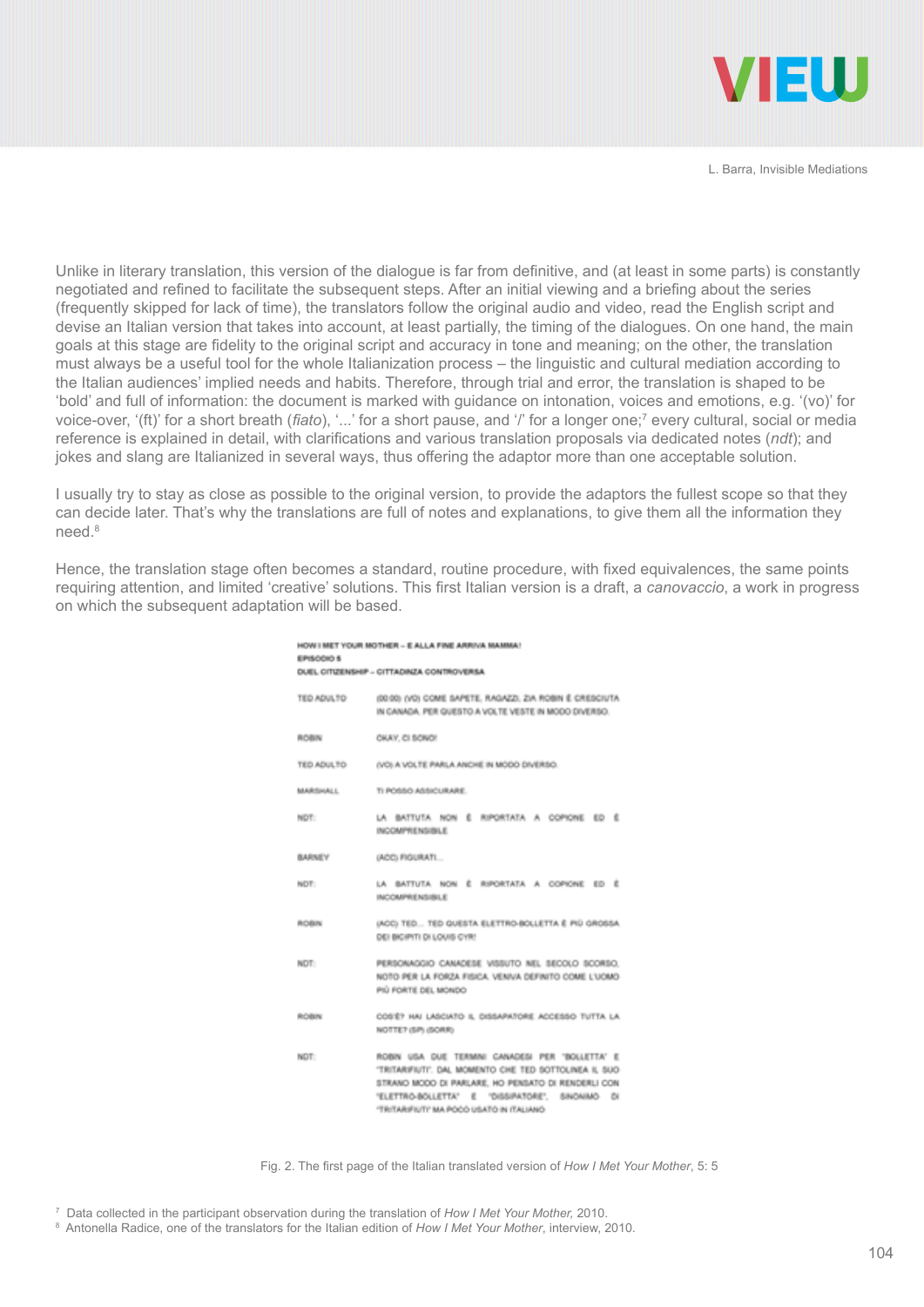

After a quick proofread, the translation is handed on to another professional, often a non-translator, who will carry out the adaptation and complete the Italian dialogues: the adaptor. At this stage, the translated script is revisited, and often completely rewritten, in order to address – as a much higher priority than fidelity to the original version – the technical necessities arising from the audiovisual and cultural aspects of its reception by an audience linguistically and socially different from its intended original one.

The adaptor/dialogist carefully watches every episode, tries out the translated text to see how it fits when read out with the video, and recreates the lines to suit the movements and timings on screen. With a well-trained eye and ear, they repeat and finely adjust each line until it is perfectly synchronized with the screen and 'naturally' meaningful for the viewer. As a result, the original foreign text becomes increasingly distant, as progressive adjustments, additions and deletions are made to its Italian counterpart.

| HOW I MET YOUR MOTHER - E ALLA FINE ARRIVA MAMMA! |  |
|---------------------------------------------------|--|
| QUINTA SERIE - EPISODIO 5                         |  |

| 10.00.00.00       |                                                                                                                                                             |
|-------------------|-------------------------------------------------------------------------------------------------------------------------------------------------------------|
|                   | TED ADULTO (VO) COME SAPETE, RAGAZZI, ZIA ROBIN È CRESCIUTA IN<br>CANADA. PER QUESTO A VOLTE VESTE IN MODO DIVERSO.                                         |
| <b>ROBIN</b>      | OKAY, SIETE TUTTI PRONTI? (SM) EH?                                                                                                                          |
| <b>TED ADULTO</b> | (VO) A VOLTE PARLA ANCHE IN MODO DIVERSO.                                                                                                                   |
| MARSHALL          | (ACC) TE LO POSSO ASSICURARE.                                                                                                                               |
| <b>BARNEY</b>     | (ACC) NON CI CREDO                                                                                                                                          |
| <b>ROBIN</b>      | (ACC) TED / TED QUESTO ELETTRO-PRELIEVO È PIÙ GROSSO<br>DEI BICIPITI DI LOUIS CYR! COS'Ê? HAI LASCIATO IL<br>DISSAPATORE ACCESSO TUTTA NOTTE? (SP +SORR FC) |
| NDT:              | PERSONAGGIO CANADESE VISSUTO NEL SECOLO SCORSO.<br>NOTO PER LA FORZA FISICA. VENIVA DEFINITO COME L'UOMO<br>PIÙ FORTE DEL MONDO                             |
| <b>GRAFICA</b>    | (00:11) QUESTA BOLLETTA ELETTRICA È PIÙ VOLUMINOSA DEI<br>BICIPITI DI UN UOMO FORZUTO DEL QUEBEC.                                                           |
|                   | (00:15) HAI LASCIATO IL TRITARIFIUTI ACCESSO TUTTA LA<br>NOTTE, RITARDATO?                                                                                  |
| TED ADULTO        | (VO) FREQUENTA LOCALI DIVERSI E SI DIVERTE IN MODO UN<br>PO' DIVERSO.                                                                                       |
|                   |                                                                                                                                                             |

ï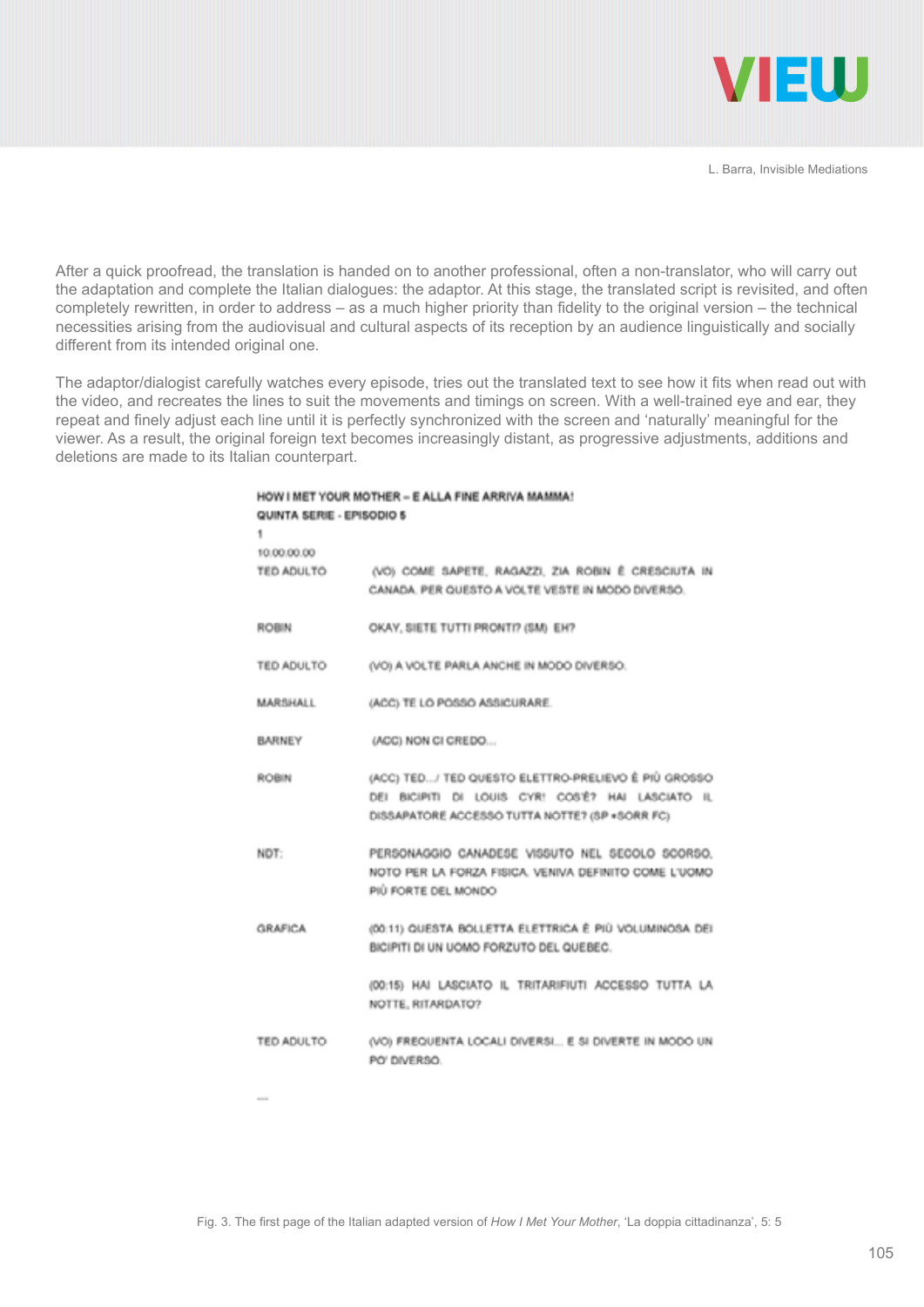

In more detail, the adaptation takes place on three different levels. The first is to round off the translator's work, as all the pauses and intonations are inserted into the draft to guide the recording of the lines during the dubbing, and the script is polished.

On a second level, adaptation transforms the dialogue to meet the different, and often contrasting, goals of synchronism and simplicity. The words in each phrase have to reflect the movements of the actors' mouths on screen and, more generally, the pauses and rhythms in their acting - although a lip sync,<sup>9</sup> with a perfect match between (foreign) lips and (Italian) sounds, is difficult to obtain and is commonly sought only for the more prominent vowels, an expressive synchronism is always needed:

#### You have to pay attention to the rhythms; it is very important they are close to the original. If the actor's mouth moves at a certain speed, you have to follow that as much as possible, modifying the number of syllables and the words you have decided to use. The Italian rhythm must follow the internal rhythm of the video, with its changes and cuts, and of the pauses that must be maintained.10

Meanwhile, this work on the length and construction of the dialogues must not interfere with the meaning of the scenes and phrases: another target in the adaptation process is to keep the characters and their way of speaking realistic and natural in the target language.

This leads to the third level of adaptation: the modification of content, wordplay and cultural references, and other semantic choices. Here, the adaptor polishes the dialogue, finds different synonyms, changes tone and register, fixes the jokes and the intertextual elements to make them better understood by the (implied) audience, according to his/her established ideas and usual adaptation practice. The main choice is between the two different strategies of foreignization, a source-oriented attempt to remain loyal to the original and bring the viewer partially into the foreign environment, and domestication, a target-oriented way to simplify the text and mould it to the target national culture.<sup>11</sup> The dialogist uses an array of tools and strategies – e.g. reduction, generalization, equivalence and substitution – to refine the various elements: e.g. figures of speech, accents and other characteristic linguistic details; aspects of everyday life from local foods to institutions; and film, song and media references that may be unknown to an audience living in a different media arena.<sup>12</sup> Especially with comedies and sitcoms, every joke must be adapted to the tastes and humour of the national public: the frequent use of a laugh track adds another layer of constraint, imposing not only that the jokes be translated but also that the same rhythms and timings be used as in the original. A flat pun could be seen by the audience as a sign of weakness in the comedy, thus affecting the perception of the whole series.

The adaptor works at the same time on these three often contrasting levels, trying to produce a version of the original that is accurate – if not in its individual words then at least in its meaning and tone – and to simplify the dubbing step. For instance, it is a complex combination of simplification, synchronism issues and semantic choices that forces the dialogist to change the adaptation of fake-Canadian word 'hydro-bill' from '*elettro-bolletta*' ('electro-bill'), chosen by the translator, to '*elettro-prelievo*' ('electro-withdrawal'), in order to make the compound word used in the first scene of a *How I Met Your Mother* episode (Fig. 1, 2 and 3) more funny and ridiculous for a non-English-speaking viewer.

Moreover, sometimes the changes to the original text can be considered as a form of censorship: using the Italian audience's needs as an excuse, the adaptation can weaken some aspect of the series, especially regarding sexuality, strong language, politics or religion. While it is true that these areas are crucial in the editing process, this phenomenon is more properly a form of self-censorship: without any pressure from the network, according to a sensibility developed over time, adaptors often choose to eliminate problematic elements to avoid subsequent rework. Time and budget constraints and professional habits are more powerful than any intent to erase controversial

<sup>9</sup> Thomas Herbst, 'Why Dubbing is Impossible' and Gianni G. Galassi, 'Torna a casa lessico' [Vocabulary comes home], in Christine Heiss, Rosa Maria Bollettieri Bosinelli, eds., *Traduzione multimediale per il cinema, la televisione e la scena* [Multimedia translation for film, television and the stage], Clueb, 1996.

<sup>10</sup> Luca Sandri, adaptor and dubbing director for the Italian edition of *How I Met Your Mother*, interview, 2010.

<sup>11</sup> Lawrence Venuti, *The Translator's Invisibility*, Routledge, 1995.

<sup>12</sup> Luca Barra, *Risate in scatola*, 129–183. See also Elisa Perego, Christopher Taylor, *Tradurre l'audiovisivo* [Audiovisual translation], Carocci, 2012.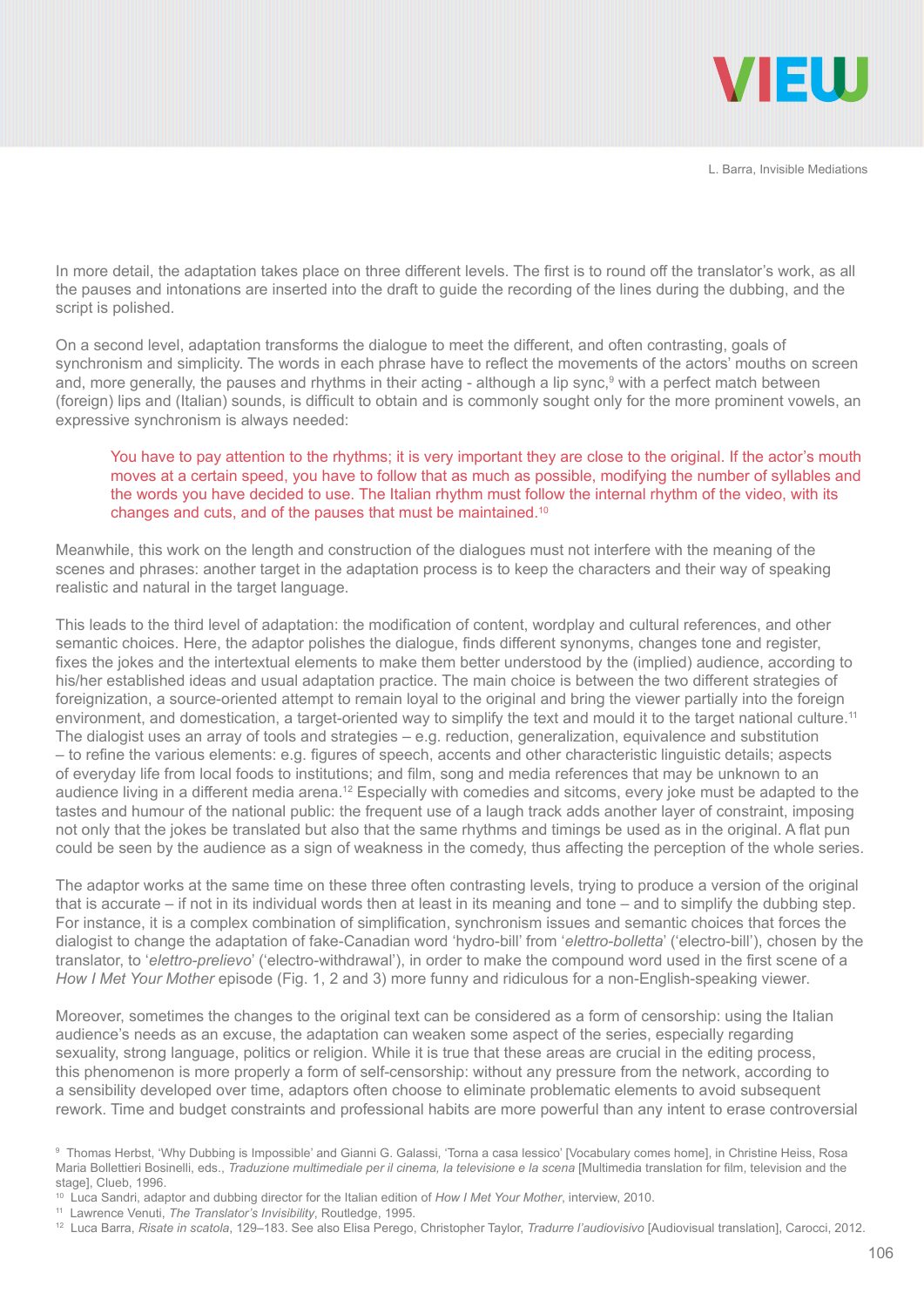

#### elements.

It must be noted, in addition, that the extent of these modifications has changed in recent decades.<sup>13</sup> In the nineties, the push towards domestication often changed entire storylines, with Fran Drescher becoming an Italian American from the Ciociaria region in *The Nanny*14, or *The Simpsons*' characters speaking in southern regional dialects, like Neapolitan and Sardinian.15 Several years on, however, the appreciation of the cultural value of the TV series and the general Italian audience's greater comprehension of the English-speaking world has helped the adaptors in foreignizing and in maintaining the original references.

The adaptor's final task is to split the Italian script of every episode into single pages and smaller segments, called 'rings' (*anelli*), because the celluloid was originally cut and tied in a circular form: this mark (*segnatura*) will be useful during the dubbing.

At this point, the translated draft has been rewritten several times, becoming something quite different: a dialogue arranged to video for synchrony, modified in problematic passages and meanings, and divided into smaller modules. Every stage loosens the link with the original text while facilitating the most 'mechanical' and structured part of the whole mediation process: dubbing.

## 3 Dubbing: An Invisible Art (and Practice)

The next stage in the making of the Italian edition of a TV series – dubbing – entails a series of well-defined steps, where various professionals with different skills follow an intricate set of written and unwritten rules, to record the Italian voice soundtrack of every episode. Time and budget are fundamental factors, often affecting production routines and creative needs.16

First, the dubbing phase must be carefully prepared, to facilitate and accelerate the subsequent activity. On one hand, the different characters' Italian voices have to be chosen: main actors are selected through a casting process involving broadcasting executives, while minor roles are allocated more freely, taking into account similarity to the original voice, age and physical type or just the person's availability on the right days or their ability to reach the studio at short notice. On the other hand, the management prepares the working plans, carefully indicating to the professionals which 'rings' need to be dubbed, and scheduling their work into shifts. The overall job demands precise planning. The basic labour unit is the 'dubbing shift' (*turno di doppiaggio*), lasting three hours. Every day comprises three shifts. During a shift, the Italian dialogue lines of various episodes and episode parts are recorded, often in a non-chronological order, according to the production need to compress the number of shifts for each TV series. In most cases, the dubbers record their lines alone, in the so-called 'single column' (*colonna singola*) or 'separate column' (*colonna separata*), interacting with the other characters' original English voices: the dialogues can be less realistic, but this system guarantees more precise control over the individual recordings and helps save time and money.

Given how the work is organized, therefore, the dubbing phase has a strongly modular character. Every episode and season of a TV series is split into dialogue segments (the 'rings'), mixed and recomposed according to the requirements of every shift. The Italian version of the episode is assembled shift by shift, with the voices of each dubbing actor put together in the correct order:

<sup>13</sup> Aldo Grasso, *Storia della televisione italiana* [History of Italian television], Garzanti, 2005.

<sup>14</sup> Chiara F. Ferrari, *Since When is Fran Drescher Jewish? Dubbing Stereotypes in The Nanny, The Simpsons, and The Sopranos*, University of Texas Press, 2011.

<sup>15</sup> Luca Barra, 'Springfield, Italia. Slittamenti e conversioni di senso nell'adattamento italiano di una serie televisiva statunitense' [Springfield, Italy. Shifts and changes of meaning in the Italian adaptation of an American television series], *Studi culturali*, 4(2), 2007, 207–231.

<sup>16</sup> George M. Luyken, Thomas Herbst, Jo Langham-Brown, Helen Reid, Herman Spinhof, *Overcoming Language Barriers in Television. Dubbing and Subtitling for the European Audience*, European Institute for the Media, 1991.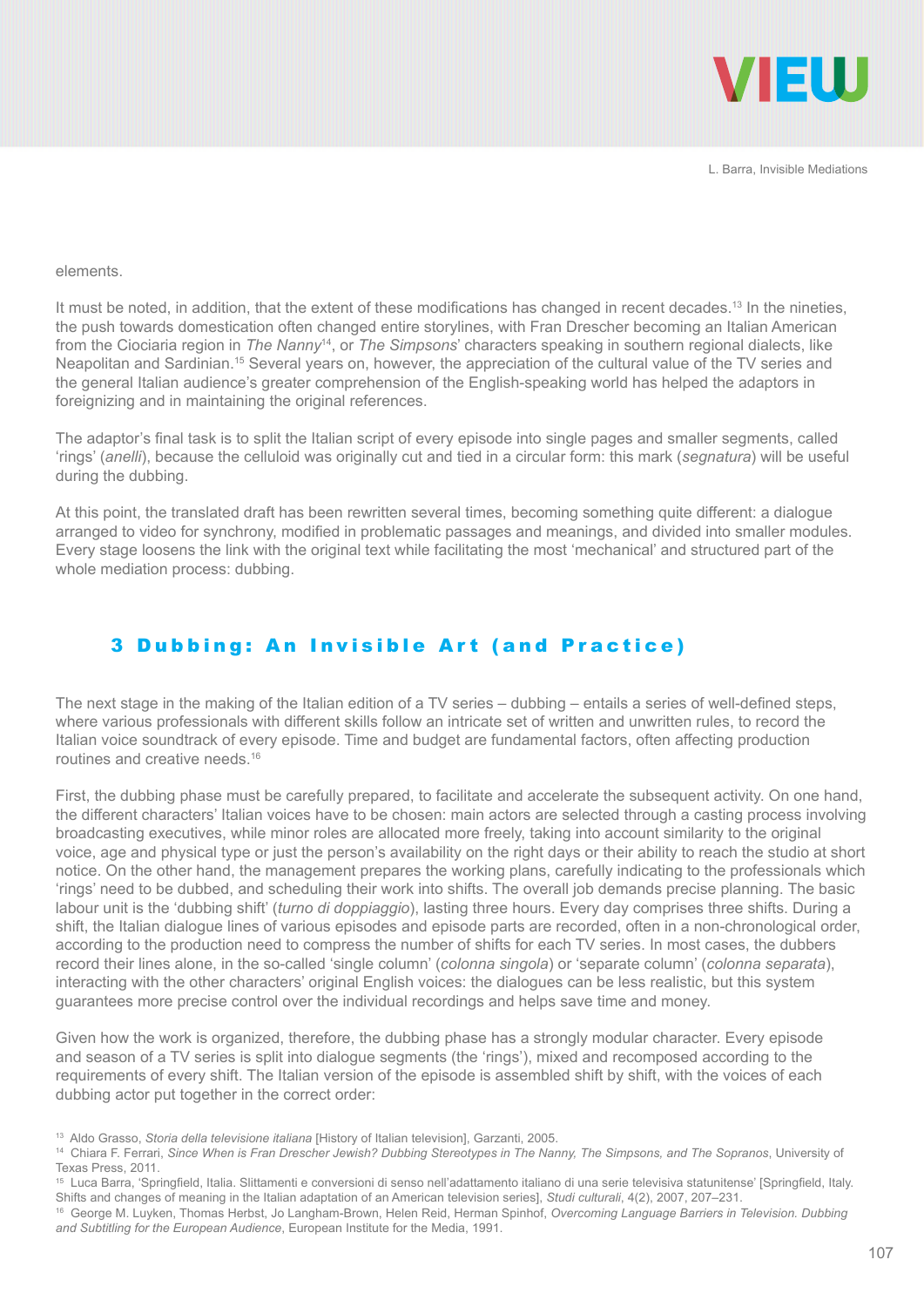

#### The voice of the individual dubber is denuded of all its supporting elements. As the other voices are gradually added into the scene, everything falls into place. At first, you can only imagine what the result will be like.<sup>17</sup>

Dubbing facilities are usually composed of two spaces with different functions. In a soundproofed 'dubbing room' (*sala di doppiaggio*), the dubbers record their lines under the dubbing assistant's watchful eye. In the 'control room' (*sala di regia*), the dubbing director supervises operations, and a sound technician operates the recording machines. Between the two spaces, a glass panel reveals what is happening on screen, and microphones make communication possible when needed.



Fig. 4. The dubbing room during work on an episode of *The Simpsons*

The dubbers, or  $-$  as they like to call themselves  $-$  the 'halved actors' (*attori dimezzati*),<sup>18</sup> act the Italian lines of a character to be recorded and combined with the video. In the dubbing room, they watch the episode video and listen through their headphones to the original voice of the foreign actors or to the Italian tracks already recorded by other dubbers. In front of them, together with the Italian adapted script with the lines that have to be acted, a red light indicates when recording is under way. Usually, dubbing actors do a first rehearsal and then record a part of a ring, or a full ring. These professionals have to re-evoke and reproduce every part of the original acting, not just the dialogue; pauses, laughs, sighs and mumbles need to be fully remade by the Italian voices, following the rhythm of what can be seen on screen. After the first recording, if deemed necessary, partial or total retakes may be made, following the dubbing director's instructions, in order to obtain the best possible outcome.

Together with the dubbing actors, a dubbing assistant is often present in the dubbing room. He/she performs a couple of technical tasks: checking the synchrony in the lines recorded by the dubbers, focusing on the length and the endpoints of every phrase; and documenting and counting the episode lines that have been recorded in every shift.

<sup>17</sup> Interview recorded during the participant observation during the dubbing of *How I Met Your Mother,* 2010.

<sup>&</sup>lt;sup>18</sup> Alberto Castellano, ed., *Il doppiaggio. Profilo, storia e analisi di un'arte negata* [Dubbing. Profile, history and analysis of a hidden art], Aidac, 2000.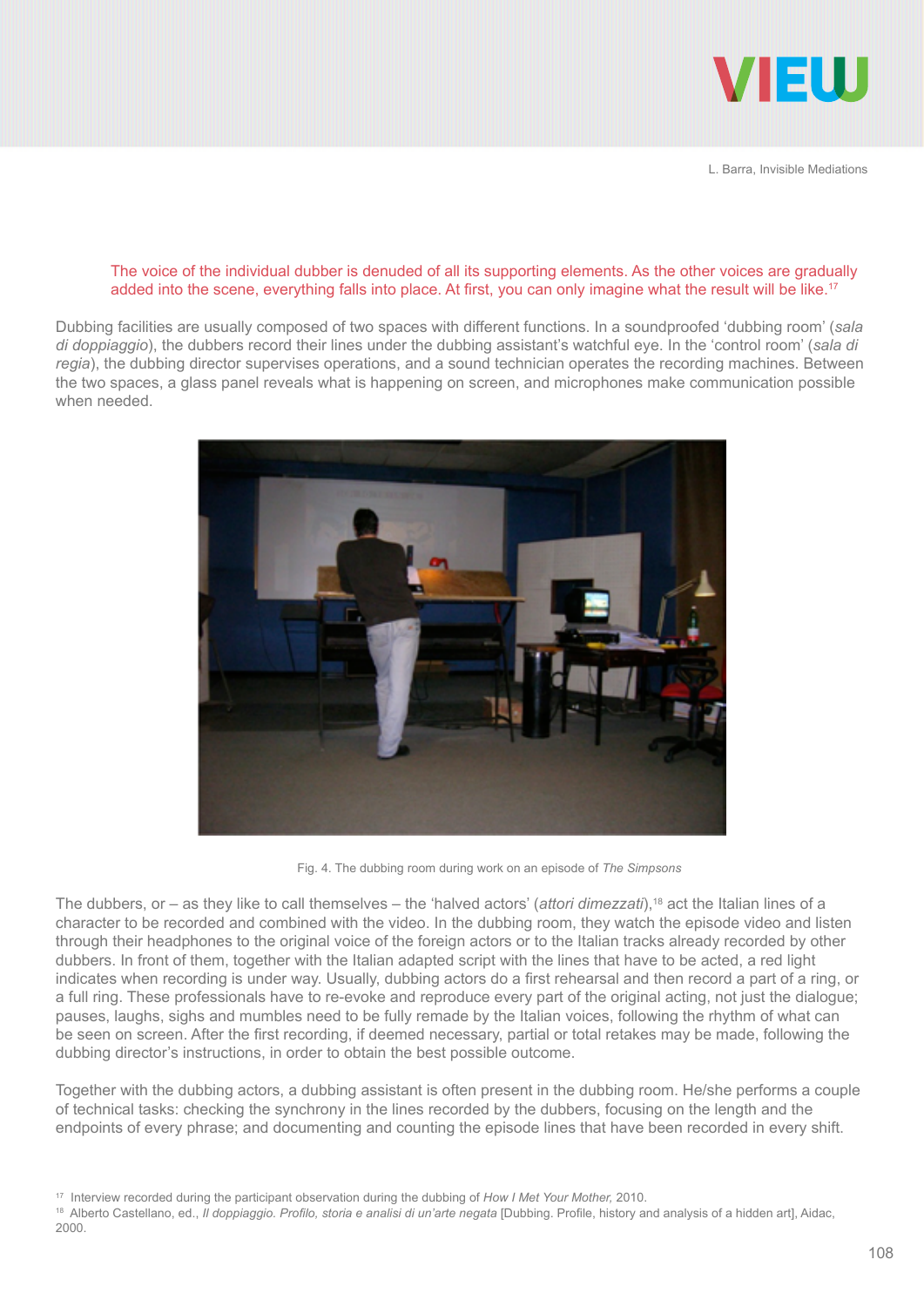



Fig. 5. The control room during work on an episode of *How I Met Your Mother*

Inside the control room, the dubbing director coordinates all the dubbers' work, deciding which dialogue segment must be recorded each time, establishing its beginning and end, and informing the others of the ring number and the video time code. He/she helps the voice actors, telling them the context of the lines in the episode plot, explaining the jokes included in the dialogues, and giving useful guidance on the main difficulties in the dialogue. Instructions are imparted on the times, rhythms and lengths of the phrases – '*don't run*', '*make it shorter*', '*let's start a second earlier*' – on voice intonation and pronunciation – '*you're falling*', '*it's too nasal*', '*a little less messy, please*' – and on more editorial and artistic aspects – '*put some irony into the line*', '*you have to be cold at the beginning and sadistic at the end*', '*do it like*  a commercial.<sup>'19</sup> In general, the dubbing director assures the quality of the Italian edition: while the dubbers work on several projects at the same time, the director has the full picture of the title as a whole, checking the work of various professionals and ensuring that it is all up to standard. On occasion, if necessary to make the Italian dialogues sound better or to correct some recurring problem, the dubbing director may modify the script, changing some words in the dialogues. These corrections – minor modifications to synonyms, verb tenses, adjectives and other details, or more significant alterations to references, jokes and wordplay – are made on the fly, in real time, and solving one problem can lead to others.

The last professional to be involved in the dubbing phase is a specialized sound technician, who records multiple versions of all the dubbed voices, selects the best tracks, anticipates the natural delays between spoken phrases and the video, and keeps a record of the different starting points. The professional practices involved in dubbing are well defined and firmly rooted, with precise roles established over several decades and a terminology that often has its roots in the early days of film. Within the strict timescales and budgets imposed by the broadcasters – which often send a representative to the dubbing studio to make random checks on the Italian edition – the standardized process ensures that the various professional activities involved are all performed to best overall effect. There are some exceptions to this routine. For instance, when songs or musical passages have to be translated into the national language, special dubbing shifts (*turni cantati*) offer dubber-singers more time to work closely with the director to rehearse and record every section of the song. Other examples are the 'buzz shifts' (*turni di brusio*), where mass

19 Excerpts collected during the participant observation during the dubbing of *How I Met Your Mother,* 2010.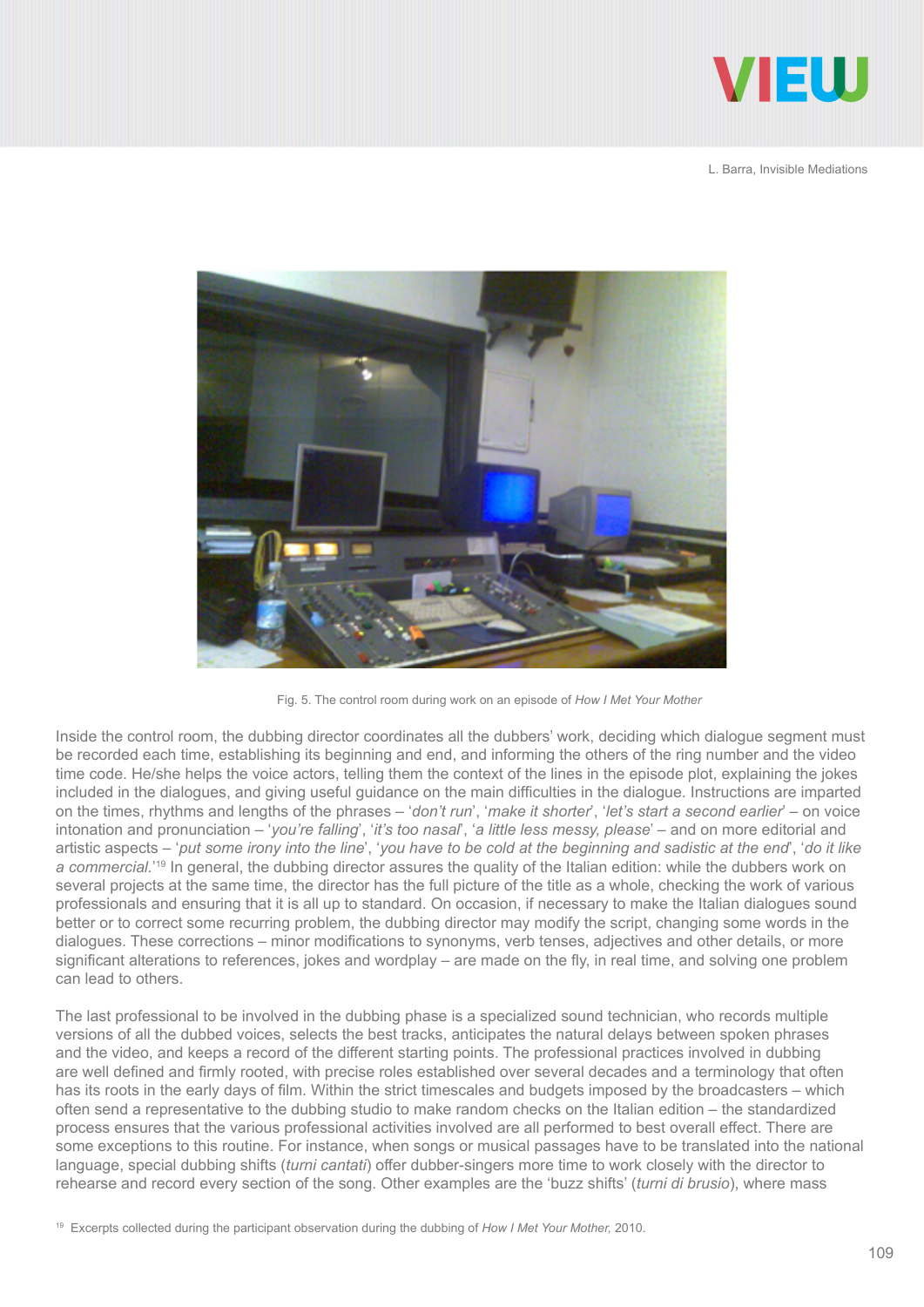

scenes and minor characters with just one line are dubbed all together, as various dubbing actors rapidly record individual and collective roles (e.g. a group of children). During other actors' shifts, 'remakes' (*rifacimenti*) can still be made: if the director is not satisfied with the previous recording of a piece of dialogue, he/she can recall the actor for another take, which can be done in a few minutes when director and dubber are both available.

After every single line of the season has been recorded, post-production can start. First, the audio tracks of the Italian version are put together and synchronized with the video; then, these are mixed with the fixed parts of the international soundtrack (background noises, music, canned laughter for sitcoms, etc.) to obtain the complete Italian soundtrack. Alongside this process, some changes are made on video too, in an editing process that adds subtitles, explanations and other graphics for elements that need adapting to the Italian dialogues and the needs of the national audience. After the (dubbed) audio and the (slightly modified) video have been matched, the Italian edition of every episode is now complete and ready to be broadcast in a carefully selected slot to reach the widest possible audience.

As is now clear, during the dubbing phase, carefully adapting original texts and ensuring the artistic quality of the work are just two of the main concerns. Although essential parts of any project, these tasks are adapted to suit different goals and work habits. The balance between the fixed, stable presence of the dubbing director, who oversees the series in its entirety, and the fleeting presence of the dubbing actors, who often have to switch between completely different characters in the space of just a few hours, is also an important factor. So is the modularity of the process, as every scene is sliced into many pieces that will be reconstructed only at the end. The financial and time constraints and the various alterations to the adapted text also contribute to an incremental construction of the Italian dialogue under several professionals' control, as it departs further and further from the plain translation of the original text.

## 4 To Be Continued... The Seriality Issue

As the above reconstruction of the 'mediation' processes that build the Italian edition of a foreign TV series clearly shows, besides editorial attention to the correct translation and adaptation of the original texts, several changes and modifications are made under standard working practices and habits to simplify the work or to reduce lead times and costs. The role of the 'invisible mediators' – the professionals who contribute their varied expertise, working to different goals, to build the incremental national dialogue piece by piece – must not be underestimated. Indeed, knowledge of their established ideas, professional practices and traditions helps us understand the wide range of alterations made to every foreign TV episode, thus affecting how it may be received by Italian audiences.

In addition, the serial nature of TV programmes, grouped as they often are into seasons and episodes, cuts across the modularity of the work routines in other ways, adding another layer of complexity. To dub a single season takes several weeks; a year later, all the dubbers and other professionals usually come together again to work on the subsequent season: in the meantime, they have contributed to several other movies and TV series. The Italian edition of a series forms part of multiple workflows, leading to possible continuity issues: since the professionals rarely look to previous years' translation and adaptation choices, sometimes the same joke can appear in different ways in the national version; voices and intonations may slightly change; recurrent catchphrases are not correctly identified, and so on. Exacerbated by the lack of reference to the previous adaptations, the Italian mediators' job is, in some ways, 'blind': unlike the original authors, dubbing professionals have no idea about how the characters are going to develop, e.g. a minor character (whose voice may have been chosen without much thought) may acquire a major role, thus leading to poor results or drastic changes. Moreover, the Italian edition must take into account the Italian editions of other media, too. Thus, the same voice can be used for the same actor in different contexts, and references incomprehensible to the audience can be avoided: in *How I Met Your Mother*, 'Woooo!', 4: 8, for example, the reference to *Mad Men* was replaced with *No Country for Old Man*, also because the *Mad Men* series had not been broadcast yet in Italy. The consequences of seriality and a complex media system thus bring other 'distortions' to the Italianized versions of TV shows.